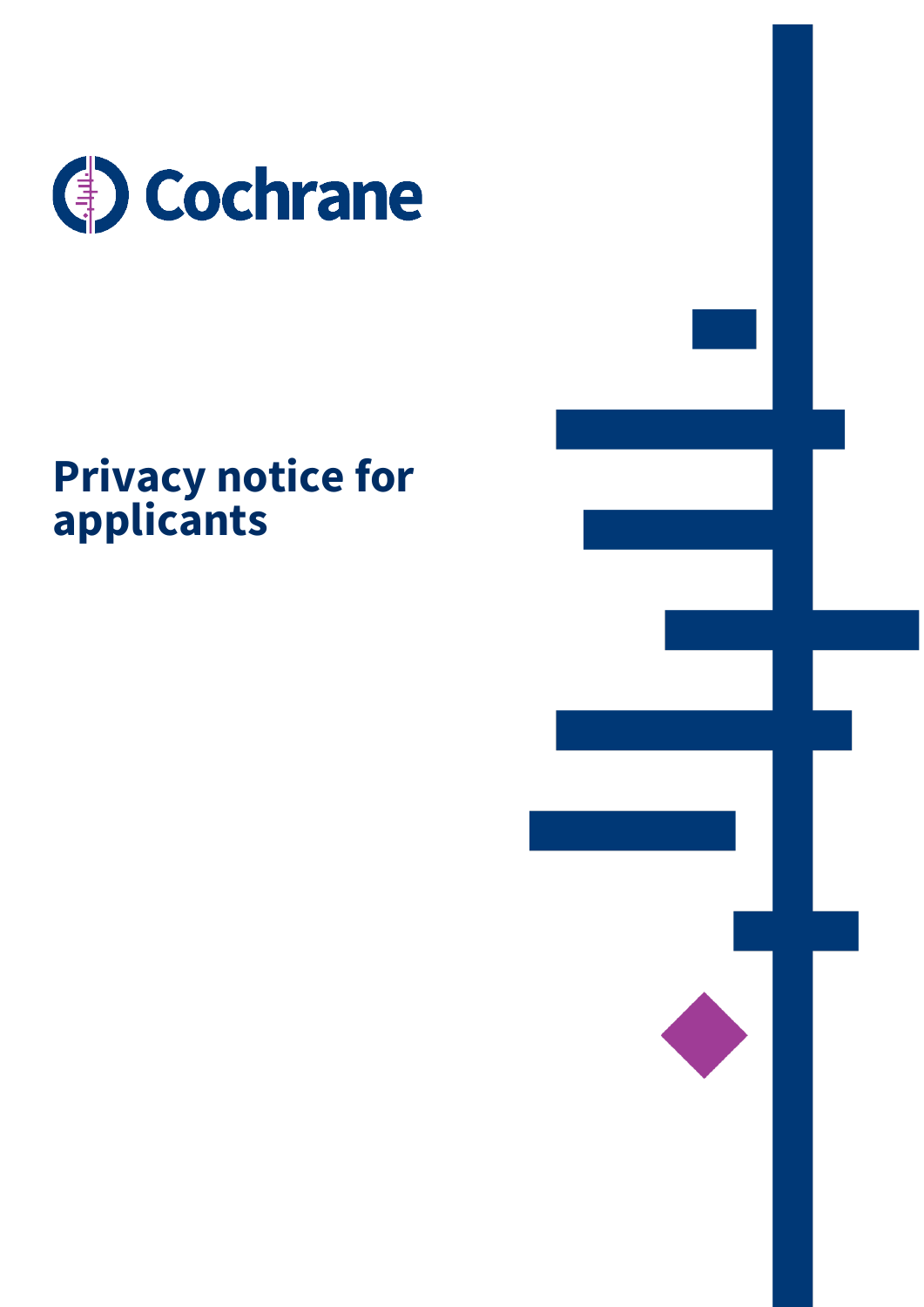

**As part of our recruitment processes, Cochrane ("we", "us", "our") collects, stores, and processes personal data about job applicants and prospective candidates ("you", "your"). We are committed to protecting your privacy and personal data, and are therefore transparent regarding the data we collect, how the data are collected, where the data are stored, and how the data are processed. The following notice details all of the above, setting out our obligations under both the General Data Protection Regulations 2016/679 ("GDPR") and the Data Protection Act 2018 ("DPA").**

## **i. THE DATA WE COLLECT**

#### **Information We Collect from You**

- Basic personal details including but not limited to your name, email address, contact number(s), postal address, and preferred method of contact.
- Availability and work eligibility details including but not limited to your notice period, preferred start date, current and/or future work eligibility status, visa type, and visa expiry date.
- Documents you provide throughout the application process including but not limited to CVs, covering letters, and assessment outputs. These documents may contain information on your employment history, academic qualifications/history, professional training/certifications, skills, and experiences.
- Application details including but not limited to the source of your application, the date/time, the role(s) you applied for, salary history/expectations, and Equal Opportunities statements.
- Records of electronic communications, including but not limited to the content and attachments of emails.

#### **Information We Collect/Generate About You**

- Publicly available data including but not limited to your professional social networks (primarily LinkedIn)
- Job application progress including but not limited to the stages you complete of the recruitment process, records of interviews, interview notes/feedback, assessment feedback, rejection stage, rejection reason, and job offer details.

#### **ii. HOW THE DATA ARE COLLECTED**

Personal data may come from a combination of any of the following sources:

- Information you provide on application forms, in email and telephone conversations with our representatives, and in job interviews and assessments.
- Information we collect from publicly available sources online.
- Information we generate following your interactions with our staff, systems, and processes.
- Information provided by third parties, such as recruitment agencies, or via referrals or references (references are not sought without your express prior permission, and typically happen at the point of offer).

#### **iii. HOW THE DATA ARE STORED**

All personal data provided, collected, generated, or obtained will be shared with PeopleHR, a cloud services recruitment platform, engaged by us to help manage our recruitment and hiring processes.

We take appropriate measures to ensure that all personal data is kept secure, including security measures to prevent personal data from being accidentally lost, or used or accessed in an unauthorised way. Within Cochrane, we limit access to your personal data within PeopleHR to those who have a genuine need to access it: the HR/Talent Team, the Hiring Manager for the role in question, interviewers/assessment reviewers for the role in question, the Executive Board, and the Director of the team where the role in question sits (note that there may be overlap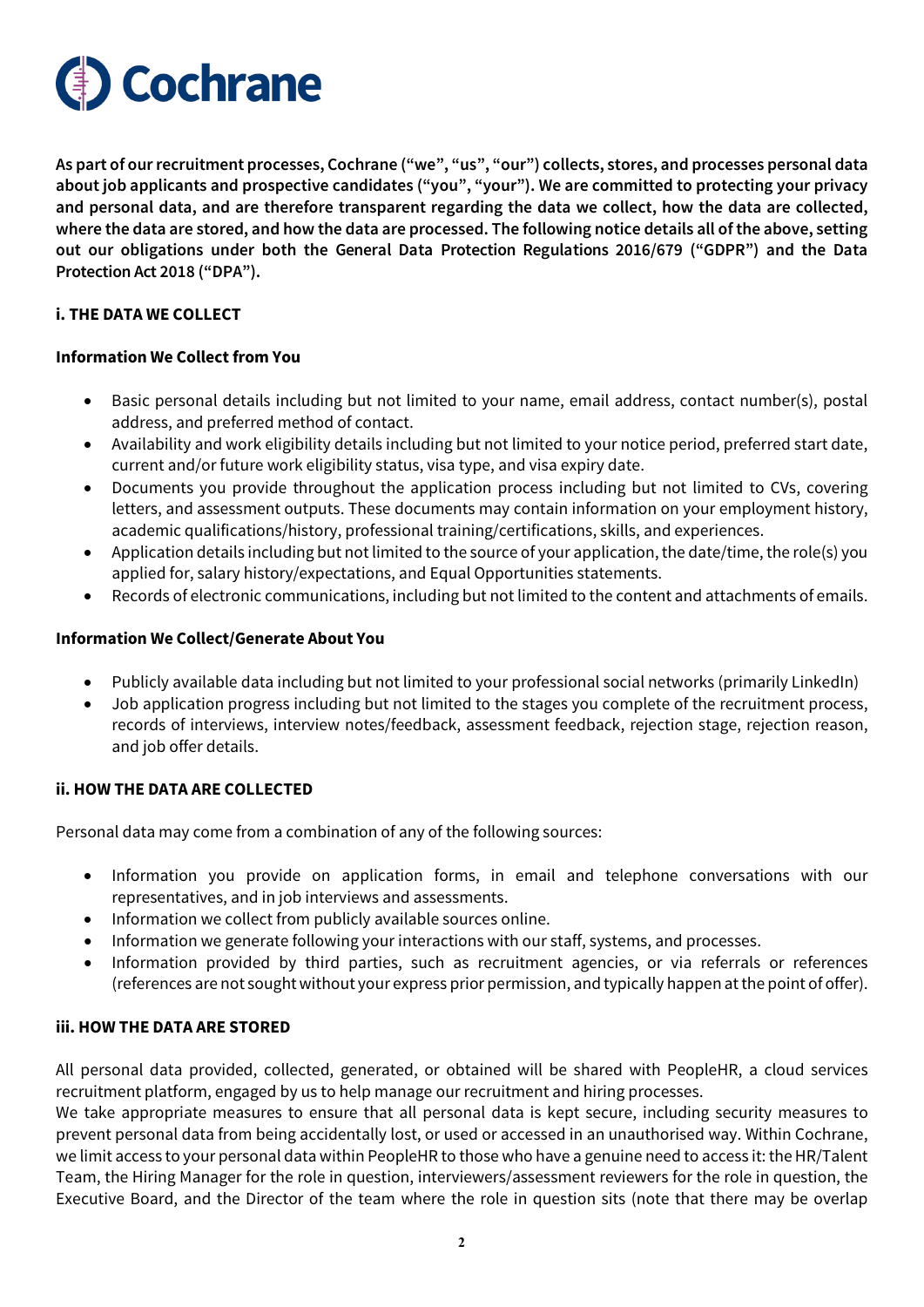between the people in those positions). those processing your personal data will do so only in an authorised manner, and are subject to a duty of confidentiality.

We have procedures in place to deal with any suspected data security breach. We will notify you and any applicable regulator of a suspected data security breach where we are legally required to do so. Unfortunately, the transmission of information via the internet is not completely secure. Although we will do our best to protect your personal data, we cannot guarantee the security of electronically transmitted data. Any transmission therefore remains at your own risk.

## **iv. HOW THE DATA ARE PROCESSED**

### **Lawful Basis for Processing**

Our lawful basis for the collection and processing of your personal data is for taking steps to enter into a contract of, or for, employment or services with you. We rely on legitimate business interest as the lawful basis on which we collect and use your personal data, specifically in the instances of collecting references and running background checks.

## **Purposes of Processing**

We use information held about you in a number of ways, including but not limited to:

- Considering your application in respect of the role for which you have applied.
- Considering your application in respect of other roles at Cochrane, both at present and in the future (see *How Long We Keep Your Personal Data* below for more information on our data retention policy).
- Communicating with you in respect of the/any recruitment process/es.
- Enhancing any information that we receive from you with information collected, generated, or obtained throughout our recruitment processes.
- To help both PeopleHR and Cochrane improve the effectiveness and efficiency of their and our recruitment systems and processes.

#### **Rights of Access, Correction, and Erasure**

Under the GDPR, you have a number of important rights, including the right to access the personal data we hold about you, and to request corrections or partial/full erasure. We have taken steps to ensure speedy compliance with any such request.

All personal data held by Cochrane about you is stored in PeopleHR, our recruitment system. Functionality exists within the system to export all data relating to specific individuals. This functionality is only employed in the event an individual explicitly requests access to, or a copy of, the personal data we hold about them. The file includes personal information (name, email address, postal address, title etc.), application details (the role you applied for, when, via what channel, information submitted on the application form, work eligibility status etc.), recruitment progress (status, stage, interviewers/assessment reviewers, feedback from those dealing with your application, rejection reasons, offer details etc.), and any documents submitted, or subsequently provided or obtained. In the event you make an explicit request to access this data, Cochrane will generate the abovementioned data file and share this with you within 30 days of the request.

In order to correct any inaccuracies in your personal data held by Cochrane, you must make an explicit request to us, clearly indicating which information is in need of amendment, along with the correct information to take its place. Cochrane will act on personal data correction requests within five working days of receipt, and send a confirmation email to you upon resolution of the issue/s.

In order to request partial or full erasure of your personal data, you must make an explicit request to us. In the event you desire a partial erasure, you must clearly indicate which data points you would like to be erased. If you do not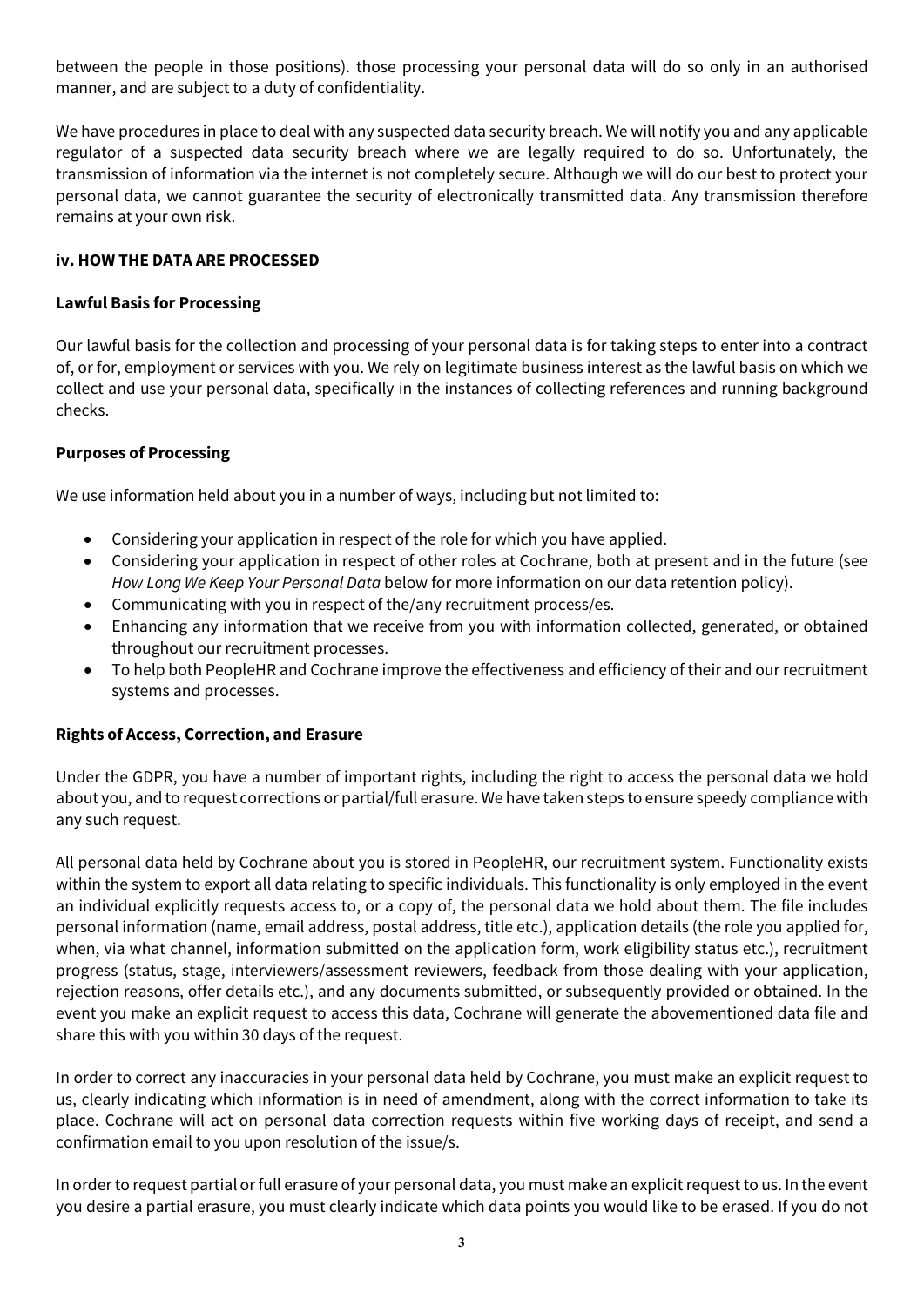clearly indicate which data points you would like to have erased in a partial erasure, we reserve the right to delete all personal data we hold about/on you. Cochrane reserves the right to escalate any partial erasure request into a full erasure at our discretion; you will be notified of this outcome via email immediately before the erasure if we opt for the escalation. In the event you desire a full erasure, you must clearly indicate this in your request. Cochrane will act on partial and full erasure requests within five working days of receipt, however, no confirmation email will be sent following the completion of the request.

Please note that your right to have your personal data erased is not an absolute right, and we reserve the right to refuse such a request, where there is an appropriate legal justification for doing so. For example, we must retain candidate/application data for a period of six months following a rejection notice. You will be notified accordingly in the event we are unable to process your data erasure request.

If, at any point, you would like to make a request for access, correction, or erasure of your personal data held by Cochrane, you should emai[l recruitment@cochrane.org](mailto:recruitment@cochrane.org) providing enough information for us to be able to identify you in our system and carry out your request.

# **How We Process Your Data for Roles Outside of Your Formal Application**

From time to time following your initial engagement with our recruitment processes, we may unilaterally decide to consider your application for another role at Cochrane. This may occur:

- At the time of your original application when, following an initial review of your CV, we conclude you would be better suited to a different opportunity currently vacant at Cochrane.
- At some point after your original application, when we chose to reactive your status as a candidate for a new opportunity in future.

In either scenario, our Talent team will inform you of this decision via email, and you will have the opportunity to confirm your interest in the new role or to decline our consideration. Equally, the abovementioned rights of access, correction, and erasure will remain open to you for as long as we hold your personal data.

# **How Long We Keep Your Personal Data**

We will retain all personal data relating to your engagement/s with our HR team for at least six months and one week from your last interaction with our staff, processes, and/or systems (the date of the last email you sent to us, the date of your last interview etc. whichever occurs latest). On our job application forms, you will also have the opportunity to give your consent to an extension of this retention period to a total of twelve months and one week. If consent is given, your personal data will be retained for the aforementioned period of time, and we may, from time to time, contact you about other opportunities at Cochrane throughout that period. If consent is not given, your personal data will be erased after six months and one week. In all cases, the absolute maximum amount of time we will retain your personal data will be twenty-four months and one week.

These retention periods, as well as consent to retain personal data for the extended period, is tracked in PeopleHR, and the HR team are notified twice per week automatically via email of any individual who is at, or over, their individual deadline (six months and one week as standard, or up to twenty-four months and one week with consent, from the last interaction). Functionality exists within the system to automate the erasure of all personal data that could be used to identify the individual/s in question, including any documents they may have submitted as part of any recruitment process they were involved in. For the purposes of reporting on and improving the effectiveness and efficiency of our recruitment systems and processes, we retain a handful of personal data points about you (the source of your application, the stage you reached in the process, the overall reason you were rejected and equality monitoring data), however, none of these data points are personally traceable to you.

In order to have your personal data deleted ahead of the deadline, you must notify the HR team of your desire according to the instructions outlined in the *Rights of Access, Correction, and Erasure* section above.